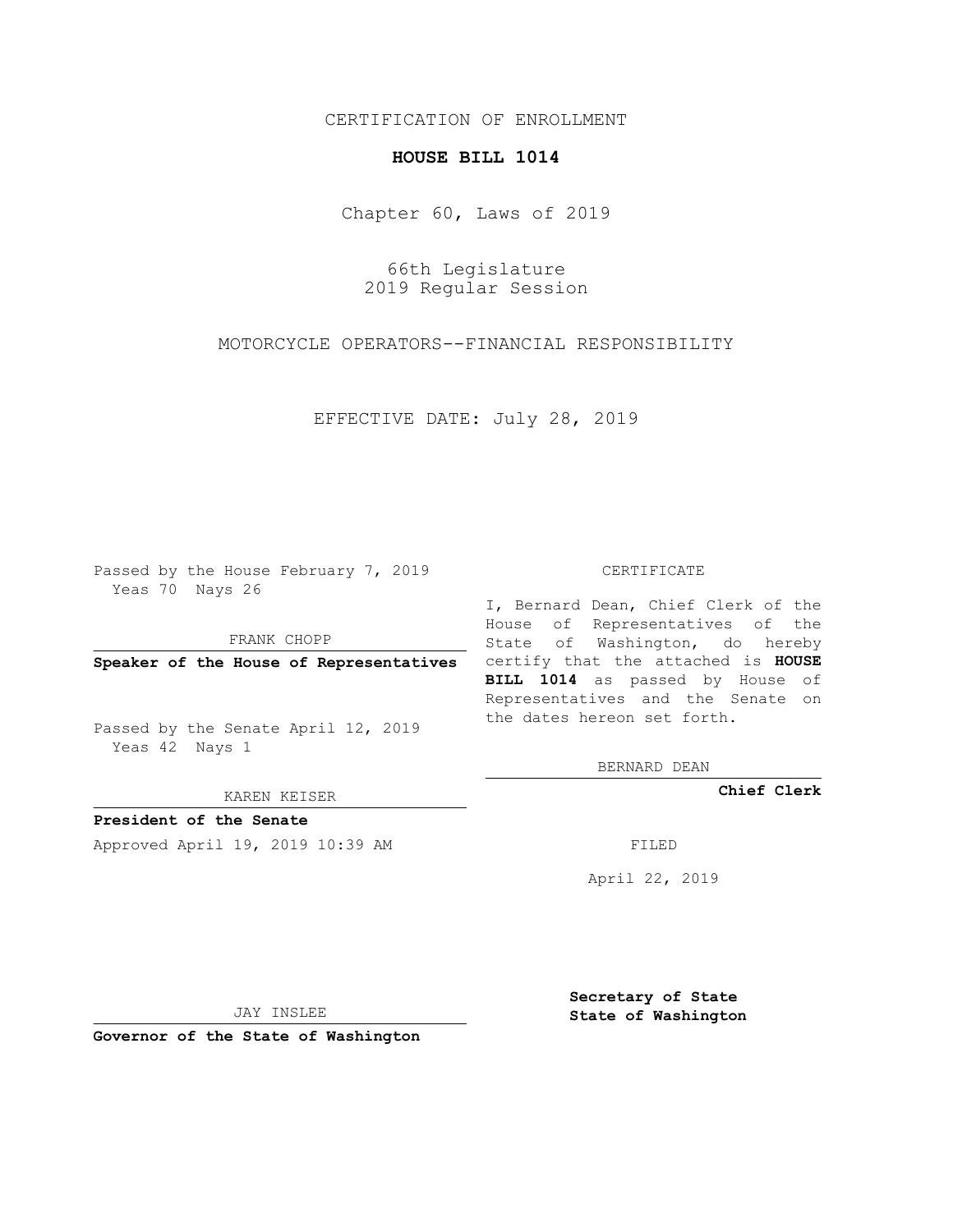## **HOUSE BILL 1014**

Passed Legislature - 2019 Regular Session

**State of Washington 66th Legislature 2019 Regular Session**

**By** Representatives Jenkin, Kirby, Harris, Bergquist, Stanford, Sells, Barkis, Eslick, and Rude

Prefiled 12/05/18. Read first time 01/14/19. Referred to Committee on Consumer Protection & Business.

 AN ACT Relating to financial responsibility of motorcycle 2 operators; and amending RCW 46.30.020.

BE IT ENACTED BY THE LEGISLATURE OF THE STATE OF WASHINGTON:

 **Sec. 1.** RCW 46.30.020 and 2013 2nd sp.s. c 23 s 20 are each 5 amended to read as follows:

 (1)(a) No person may operate a motor vehicle subject to registration under chapter 46.16A RCW in this state unless the person is insured under a motor vehicle liability policy with liability limits of at least the amounts provided in RCW 46.29.090, is self- insured as provided in RCW 46.29.630, is covered by a certificate of deposit in conformance with RCW 46.29.550, or is covered by a liability bond of at least the amounts provided in RCW 46.29.090. Proof of financial responsibility for motor vehicle operation must be provided on the request of a law enforcement officer in the format 15 specified under RCW 46.30.030.

 (b) A person who drives a motor vehicle that is required to be registered in another state that requires drivers and owners of vehicles in that state to maintain insurance or financial responsibility shall, when requested by a law enforcement officer, provide evidence of financial responsibility or insurance as is required by the laws of the state in which the vehicle is registered.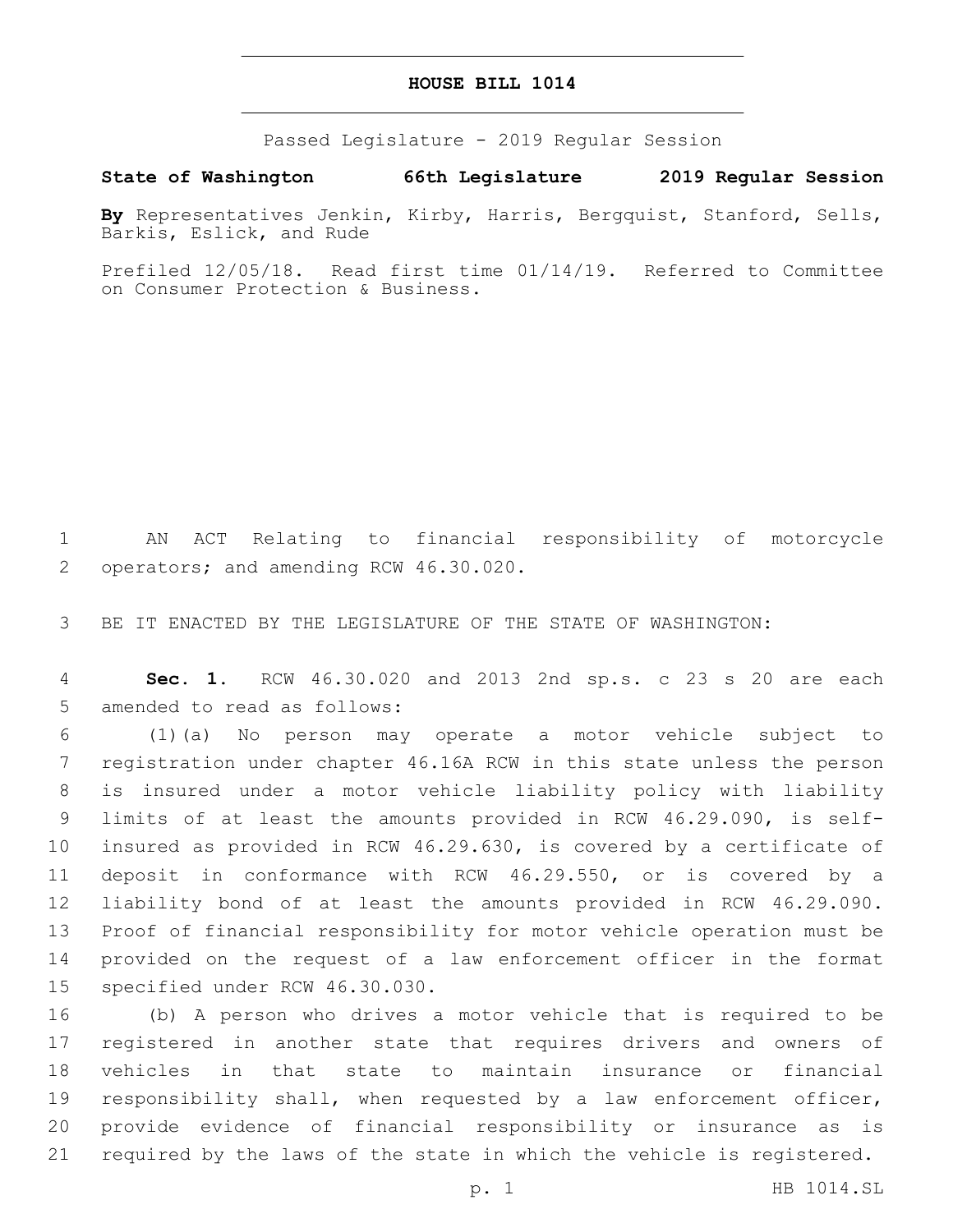(c) When asked to do so by a law enforcement officer, failure to display proof of financial responsibility for motor vehicle operation as specified under RCW 46.30.030 creates a presumption that the 4 person does not have motor vehicle insurance.

 (d) Failure to provide proof of motor vehicle insurance is a traffic infraction and is subject to penalties as set by the supreme court under RCW 46.63.110 or community restitution.

 (e) For the purposes of this section, when a person uses a portable electronic device to display proof of financial security to 10 a law enforcement officer, the officer may only view the proof of financial security and is otherwise prohibited from viewing any other 12 content on the portable electronic device.

 (f) Whenever a person presents a portable electronic device pursuant to this section, that person assumes all liability for any 15 damage to the portable electronic device.

 (2) If a person cited for a violation of subsection (1) of this section appears in person before the court or a violations bureau and 18 provides written evidence that at the time the person was cited, he or she was in compliance with the financial responsibility requirements of subsection (1) of this section, the citation shall be dismissed and the court or violations bureau may assess court administrative costs of twenty-five dollars at the time of dismissal. In lieu of personal appearance, a person cited for a violation of subsection (1) of this section may, before the date scheduled for the 25 person's appearance before the court or violations bureau, submit by mail to the court or violations bureau written evidence that at the time the person was cited, he or she was in compliance with the financial responsibility requirements of subsection (1) of this section, in which case the citation shall be dismissed without cost, except that the court or violations bureau may assess court administrative costs of twenty-five dollars at the time of dismissal.

(3) The provisions of this chapter shall not govern:

 (a) The operation of a motor vehicle registered under RCW 46.18.220 or 46.18.255, governed by RCW 46.16A.170, or registered with the Washington utilities and transportation commission as common 36 or contract carriers; or

37 (b) The operation of ((a motorcycle as defined in RCW 38 46.04.330,)) a motor-driven cycle as defined in RCW 46.04.332, a moped as defined in RCW 46.04.304, or a wheeled all-terrain vehicle 40 as defined in RCW 46.09.310.

p. 2 HB 1014.SL